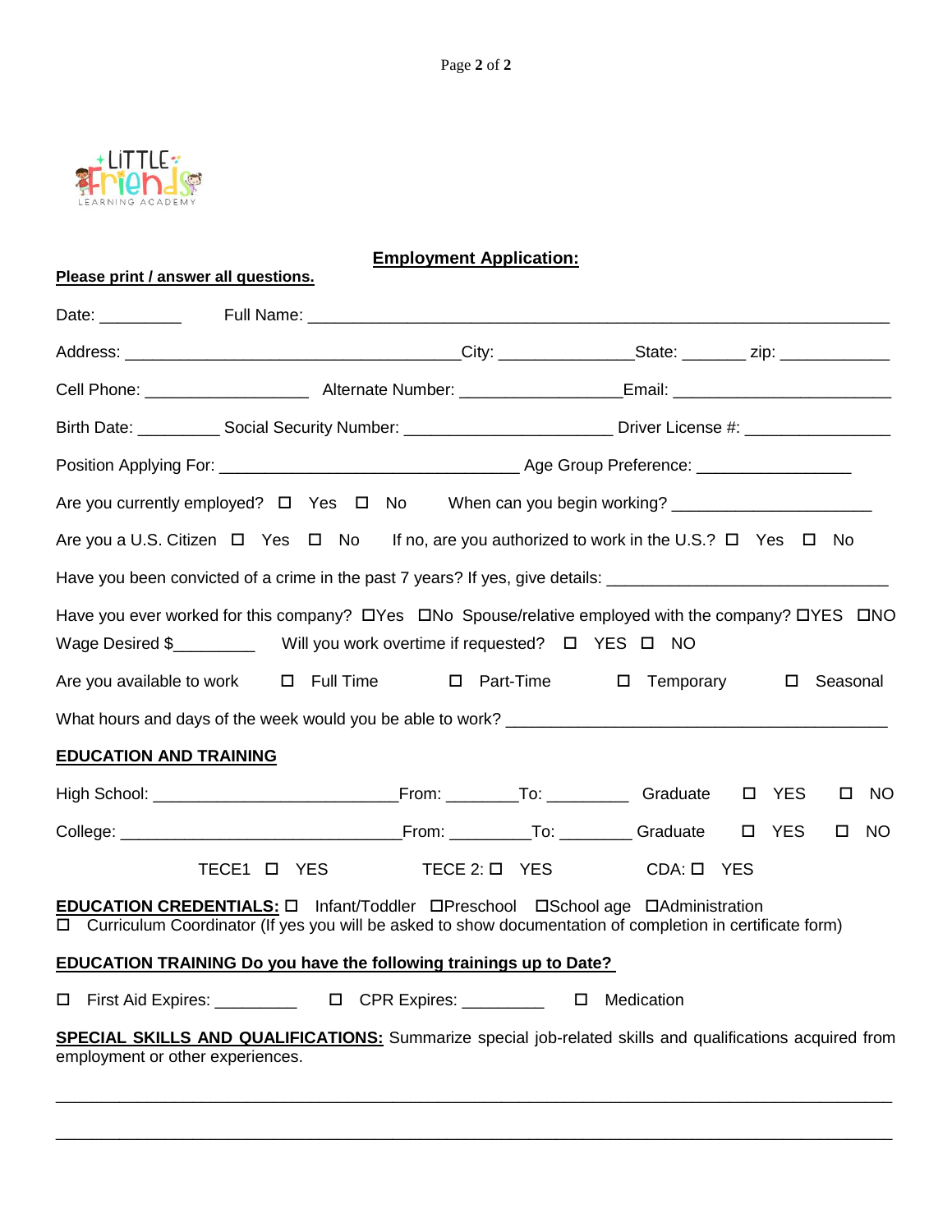Page **2** of **2**

**REFERENCES**: **NOT REATED TO YOU:**

|                                         |                            | Phone Number: _____________________ |
|-----------------------------------------|----------------------------|-------------------------------------|
|                                         |                            |                                     |
|                                         |                            |                                     |
|                                         |                            |                                     |
|                                         |                            |                                     |
| <b>EMPLOYMENT: LIST PRESENT TO PAST</b> |                            |                                     |
|                                         |                            |                                     |
|                                         |                            |                                     |
|                                         |                            |                                     |
|                                         |                            |                                     |
|                                         |                            |                                     |
|                                         |                            |                                     |
|                                         |                            |                                     |
|                                         |                            |                                     |
|                                         |                            |                                     |
|                                         |                            |                                     |
|                                         |                            |                                     |
|                                         |                            |                                     |
|                                         |                            |                                     |
|                                         | Start Date: ______________ | End Date: ____________              |
|                                         |                            |                                     |
|                                         |                            |                                     |
|                                         |                            |                                     |
|                                         |                            | May we Contact: □ Yes □ No          |

## **APPLICANT QUESTIONS**

|                                        |  | Do you have a physical condition which might limit your ability to lift children or perform any function of the job you |
|----------------------------------------|--|-------------------------------------------------------------------------------------------------------------------------|
| are applying for? $\Box$ Yes $\Box$ No |  |                                                                                                                         |
| If Yes, Please Explain:                |  |                                                                                                                         |